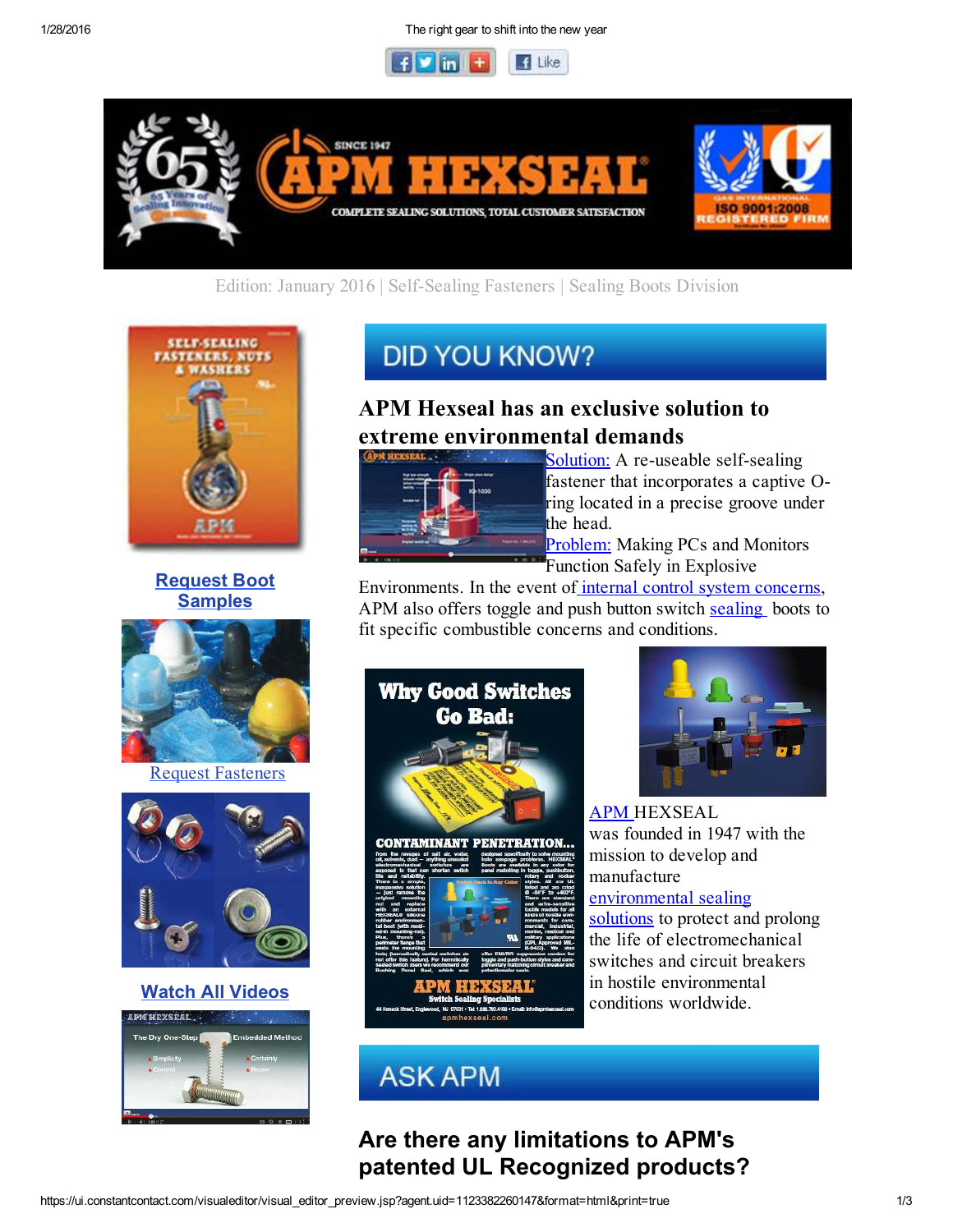

### Download Literature





Toll Free: 800-498-9034

Email: info@apmhexseal.com





1/28/2016 The right gear to shift into the new year



#### Combat ready for most harsh workplaces APM HEXSEAL® **Armored Switch Boots are now** available in two versions: p/n 1238/1 SS with a .750 inch diameter head, and p/n 1238/2/5 PNDY which features an oversize 1.250 inch diameter head; and p/n N1030A toggle style silicone rubber boot that is covered with a bonded nickelplated brass cap. All boots operate smoothly even with a gloved hand. APM manufactures a wide range

of high-performance switch, potentiometer and circuit breaker sealing boots that are compatible with most toggle, push button, rotary and rocker style actuators.

UL Recognized, millions are on active duty throughout industry and the military, maintaining reliability and prolonging the life of vulnerable control components throughout the world.

# **APM NEWS**

# Sealing Control Components for Extreme Environments



Using advanced elastomer molding technology, a broad range of sealing boots are produced to match most controls manufacturers standard part numbers, which are stocked by leading electronics and industrial distributors in the United States, Canada and World-wide. Most are IP66/68 ingress protection rated and have an operational life in excess of 100,000 actuation's, and are UL Recognized.

APM sealing products are used extensively in marine, medical, military, process industry, electronic instrumentation, off-road and construction equipment wherever hostile environmental/operational conditions exist.

Look for next week's newsletter to learn more about APM Hexseal's sealing solutions!